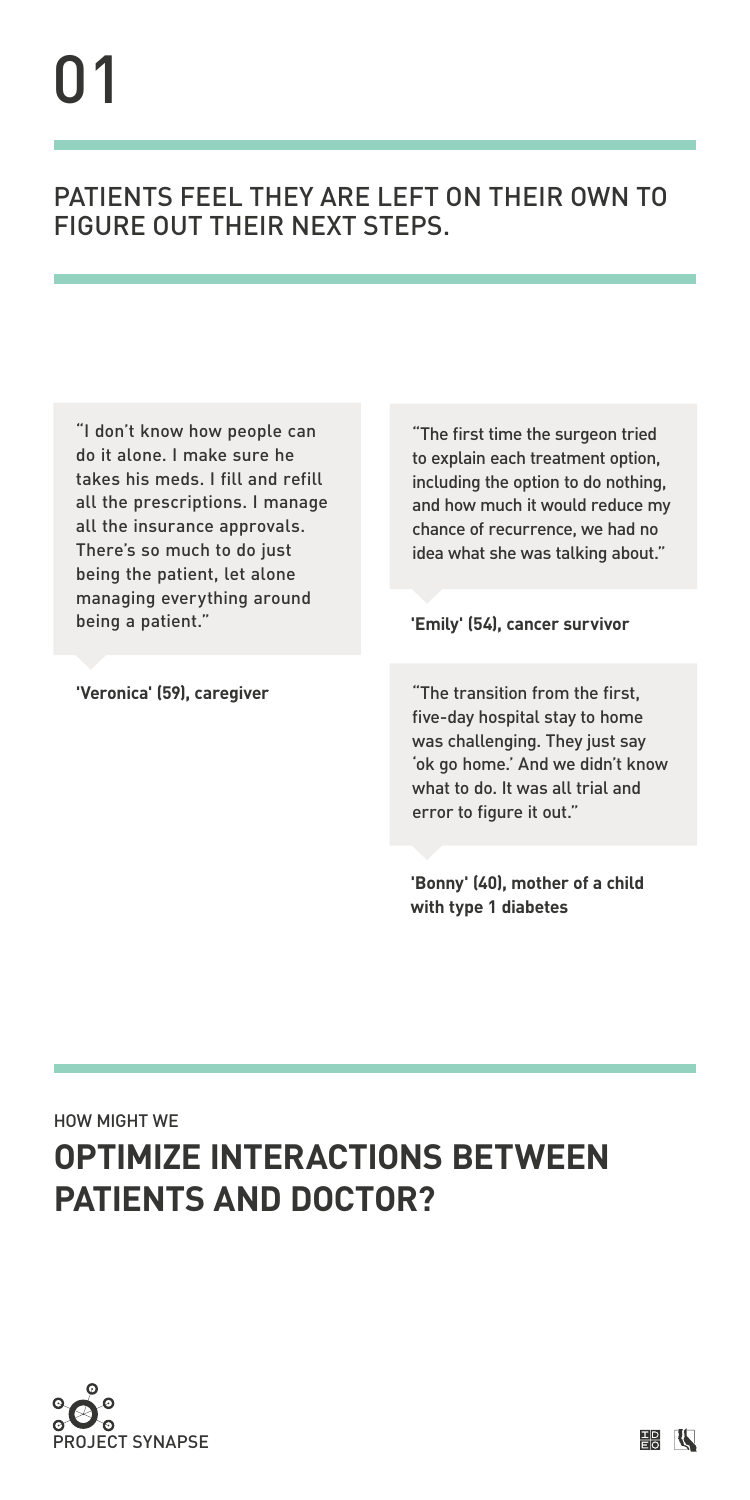





# **give patients peace of mind that they are receiving the best possible care?**

"I butter them up because I know I'll need them later. I kill them with kindness so I don't feel bad if I need to call them at 3am on a Friday night. They are our lifeline and I want them to take my call."

**'Veronica' (59), caregiver**

"New doctors are surprised and appreciate the well-organized documents I bring."

**'Sandy' (60), caregiver**

# 02

### Patients with serious health issues work around the system to get the best MEDICAL ATTENTION.

"My PCP is a good listener. I know his time is limited so I do my best to be prepared."

### **'Terry' (70), asthma patient**

"We were very lucky. I worked at UCSF so I had the home and cell phone numbers of all my doctors. I could bypass their practice coordinators and go straight to the docs themselves whenever I needed to. I only used the cell number for my surgeon once in 10 years, but I am glad to have it."

**'Emily' (54), cancer survivor**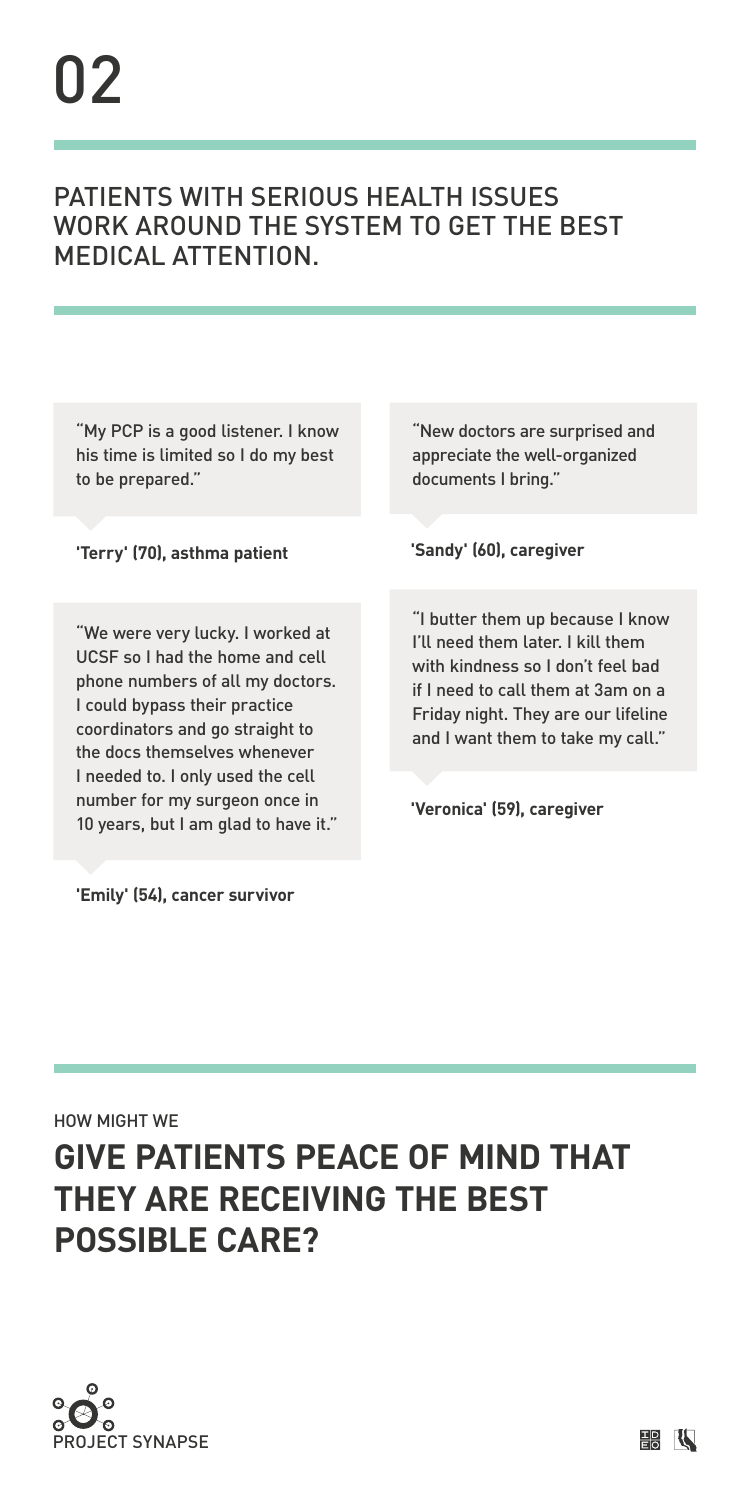



# **help patients and physicians collect, grow, and interpret good data?**

"My doctors are impressed with how thoroughly I've been tracking my husband's medications. It helps them make better decisions for him."

**'Veronica' (59), caregiver**

HOW MIGHT WE

"Even I can't trust what's in my record. Take exercise. They'll ask how often I do it. I'll lie. They'll write it down. We'll move on."

#### **'Emily' (54), cancer survivor**

"I only trust clean, validated data. For example, the Rx Order History is not the same as the Medication List. Just because I write an order doesn't mean the patient filled it, ever took it, or is still taking it. I need a different way of capturing what patients are actually doing."

**'Dr. Wong', primary care physician**

"I shared years of records for my asthma. And over time, I started to make my own hypotheses about what was going on and why. But when I got a bronchitis

that wouldn't go away, I bounced around the specialist network for five months. Now I wonder, did I confuse the doctors?"

### **'Terry' (70), asthma patient**

# 03

### Both patients and physicians doubt the reliability of health data.